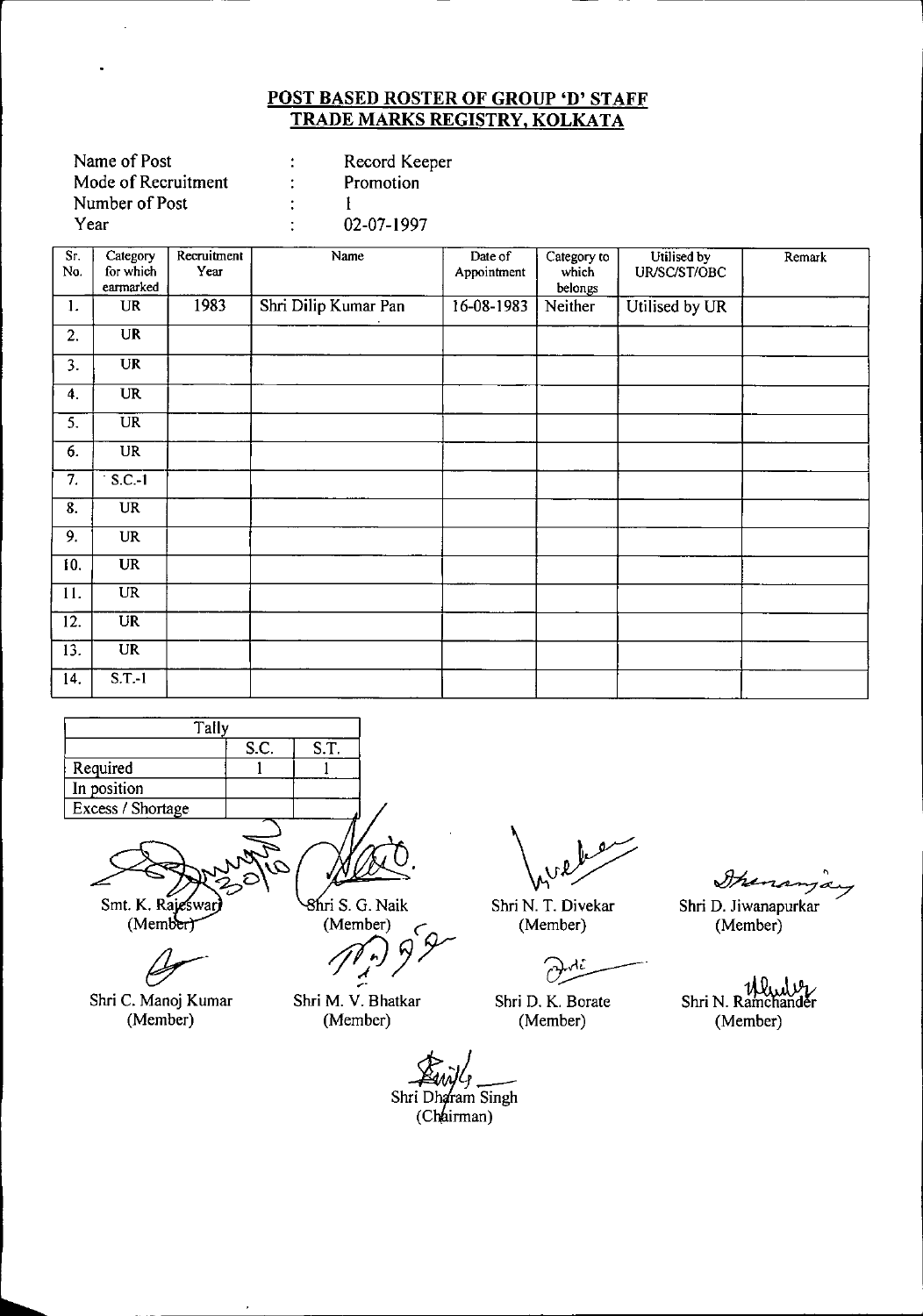| Name of Post        |   | Record Keeper |
|---------------------|---|---------------|
| Mode of Recruitment | ÷ | Promotion     |
| Number of Post      |   |               |
| Year                | ٠ | 31-12-1997    |
|                     |   |               |

| Sr.<br>No.        | Category<br>for which  | Recruitment<br>Year | Name                 | Date of<br>Appointment | Category to<br>which | Utilised by<br>UR/SC/ST/OBC | Remark |
|-------------------|------------------------|---------------------|----------------------|------------------------|----------------------|-----------------------------|--------|
|                   | earmarked              |                     |                      |                        | belongs              |                             |        |
| $\mathbf{1}$ .    | <b>UR</b>              | 1983                | Shri Dilip Kumar Pan | $16-08-1983$           | Neither              | Utilised by UR              |        |
| 2.                | $\overline{\text{UR}}$ |                     |                      |                        |                      |                             |        |
| 3.                | <b>UR</b>              |                     |                      |                        |                      |                             |        |
| 4.                | <b>UR</b>              |                     |                      |                        |                      |                             |        |
| 5.                | $\overline{\text{UR}}$ |                     |                      |                        |                      |                             |        |
| 6.                | <b>UR</b>              |                     |                      |                        |                      |                             |        |
| 7.                | $S.C.-1$               |                     |                      |                        |                      |                             |        |
| 8.                | $\overline{UR}$        |                     |                      |                        |                      |                             |        |
| 9.                | <b>UR</b>              |                     |                      |                        |                      |                             |        |
| 10.               | <b>UR</b>              |                     |                      |                        |                      |                             |        |
| 11.               | <b>UR</b>              |                     |                      |                        |                      |                             |        |
| $\overline{12}$ . | $\overline{UR}$        |                     |                      |                        |                      |                             |        |
| 13.               | UR                     |                     |                      |                        |                      |                             |        |
| 14.               | $S.T.-1$               |                     |                      |                        |                      |                             |        |
| $\sim$            |                        |                     |                      |                        |                      |                             |        |



Smt. K. Rajeswari<br>(Member)

Shri C. Manoj Kumar (Member)

Shri S. G. Naik (Member) (Melhoer)<br>(1, 9 Pm

Shri M. V. Bhatkar (Member)

Shri N. T. Divekar (Member)

 $\partial$ 

(Member)

Shri D. Jiwanapurkar 7 (Member)

Shri N. Ramchander (Member)

 $\delta h$ a

Shri Dhardm Singh  $(Chai$ *fman*)

Shri D. K. Borate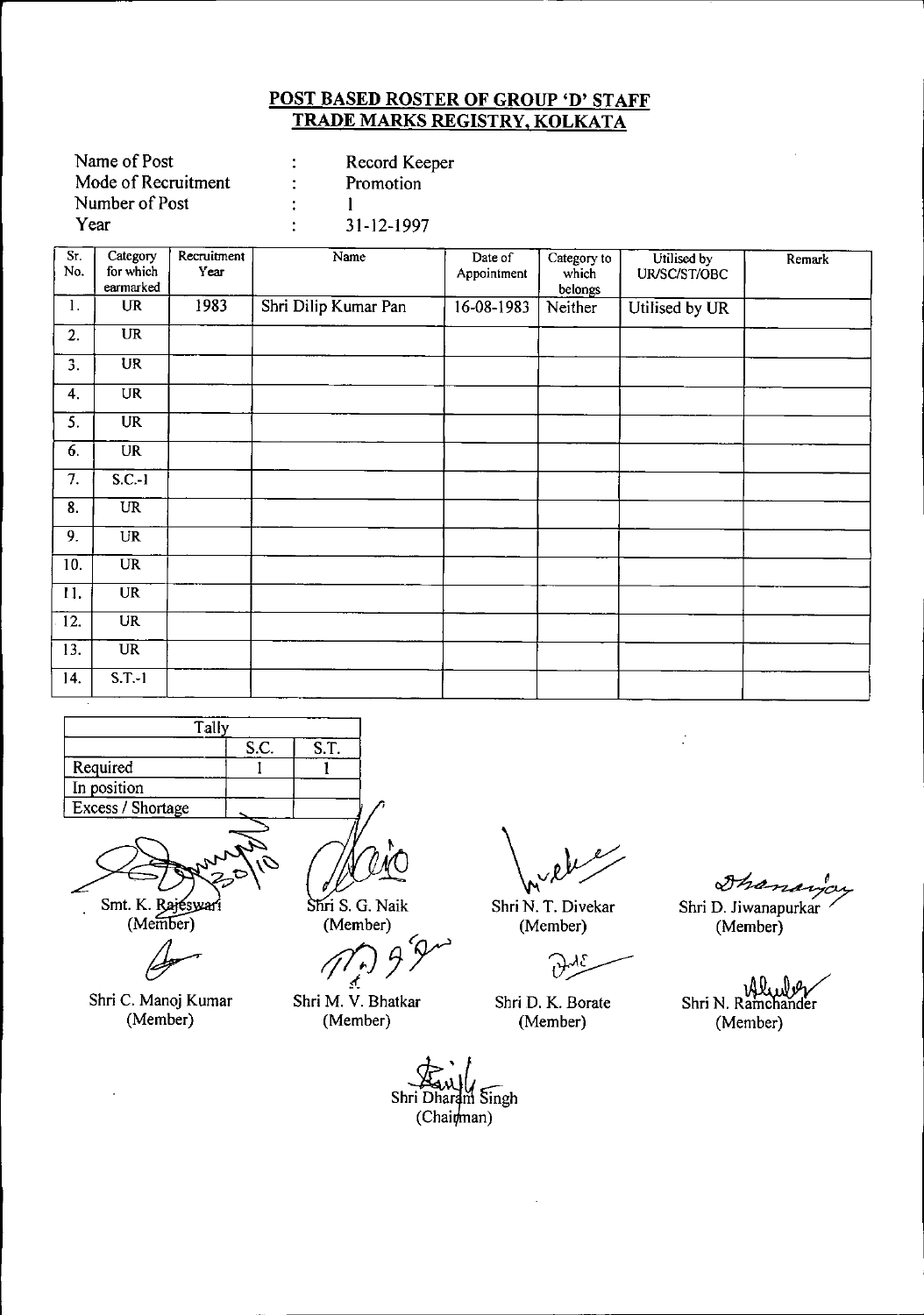| Name of Post        |   | Record Keeper |
|---------------------|---|---------------|
| Mode of Recruitment | ٠ | Promotion     |
| Number of Post      | ÷ |               |
| Year                | ٠ | 31-12-1998    |

| Sr.<br>No.       | Category<br>for which<br>earmarked | Recruitment<br>Year | Name                 | Date of<br>Appointment | Category to<br>which<br>belongs | Utilised by<br>UR/SC/ST/OBC | Remark |
|------------------|------------------------------------|---------------------|----------------------|------------------------|---------------------------------|-----------------------------|--------|
| 1.               | <b>UR</b>                          | 1983                | Shri Dilip Kumar Pan | 16-08-1983             | Neither                         | Utilised by UR              |        |
| 2.               | <b>UR</b>                          |                     |                      |                        |                                 |                             |        |
| 3.               | <b>UR</b>                          |                     |                      |                        |                                 |                             |        |
| 4.               | <b>UR</b>                          |                     |                      |                        |                                 |                             |        |
| 5.               | $\overline{\text{UR}}$             |                     |                      |                        |                                 |                             |        |
| 6.               | <b>UR</b>                          |                     |                      |                        |                                 |                             |        |
| 7.               | $S.C.-1$                           |                     |                      |                        |                                 |                             |        |
| 8.               | $\overline{UR}$                    |                     |                      |                        |                                 |                             |        |
| $\overline{9}$ . | <b>UR</b>                          |                     |                      |                        |                                 |                             |        |
| 10.              | $\overline{UR}$                    |                     |                      |                        |                                 |                             |        |
| 11.              | <b>UR</b>                          |                     |                      |                        |                                 |                             |        |
| 12.              | $\overline{\text{UR}}$             |                     |                      |                        |                                 |                             |        |
| 13.              | $\overline{UR}$                    |                     |                      |                        |                                 |                             |        |
| 14.              | $S.T.-1$                           |                     |                      |                        |                                 |                             |        |





 $(Member)$ 

Shri C. Manoj Kumar (Member)

hri S. G. Naik (Member)

Member)<br> $\mathcal{M}$ r)  $\mathcal{P}$ 

*d-*Shr; M. V. Bhatkar (Member)

 $\overline{\nu}$ 

Shri N. T. Divekar (Member)

Shr; D. K. Borate (Member)

Dramanja<br>D. Jiwanapurkar Shri D. Jiwanapurkar (Member)

ellular Shri N. Ramchander (Member)

Shri Dharam Singh<br>(Chairman)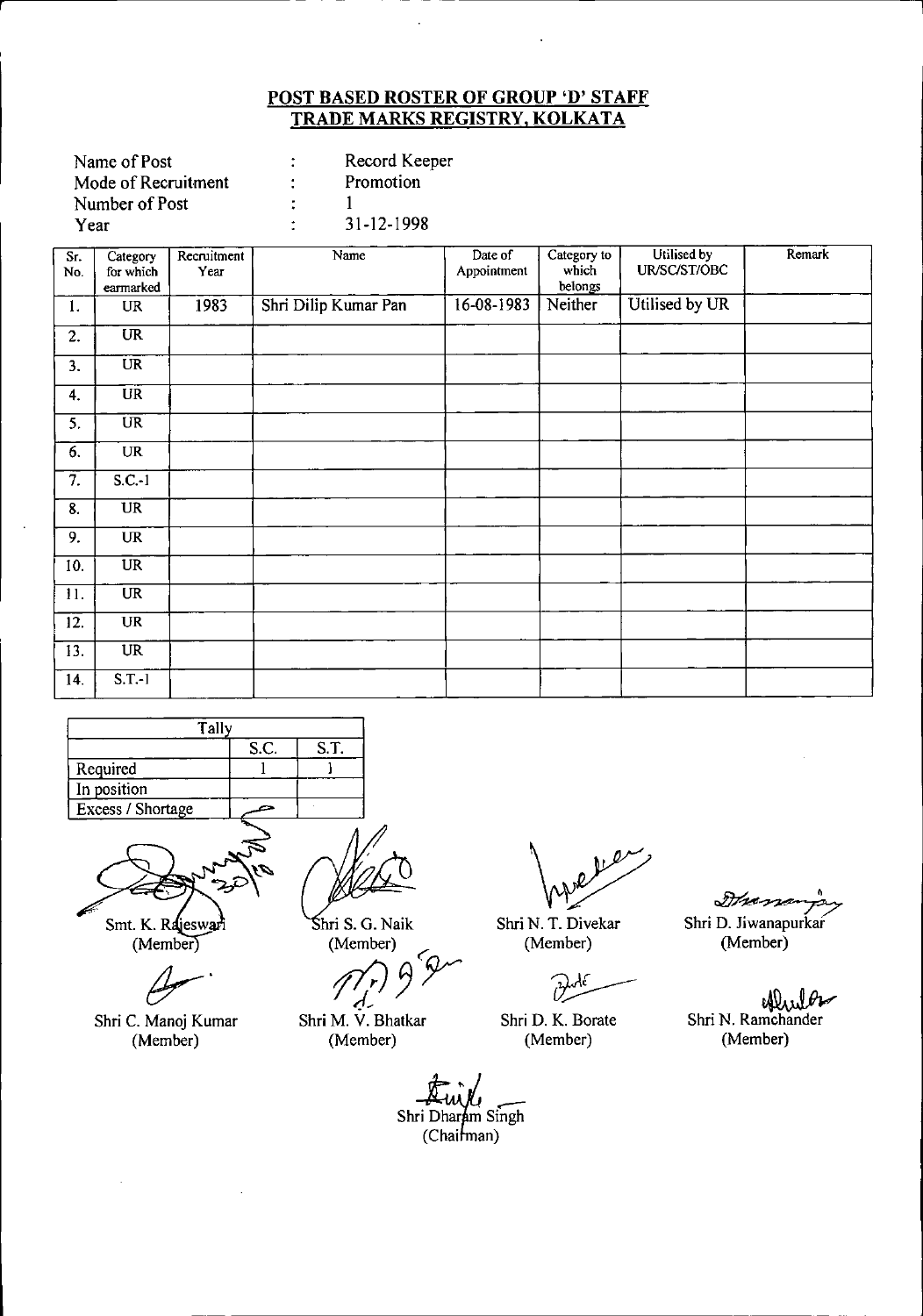| Record Keeper |
|---------------|
| Promotion     |
|               |
| 31-12-1999    |
|               |

| Sr.<br>No.        | Category<br>for which<br>earmarked | Recruitment<br>Year | Name                 | Date of<br>Appointment | Category to<br>which<br>belongs | Utilised by<br>UR/SC/ST/OBC | Remark    |
|-------------------|------------------------------------|---------------------|----------------------|------------------------|---------------------------------|-----------------------------|-----------|
| ι.                | <b>UR</b>                          | 1983                | Shri Dilip Kumar Pan | $16 - 08 - 1983$       | Neither                         | Utilised by UR              | $\bullet$ |
| 2.                | $\overline{\text{UR}}$             |                     |                      |                        |                                 |                             |           |
| 3.                | $\overline{\text{UR}}$             |                     |                      |                        |                                 |                             |           |
| 4.                | <b>UR</b>                          |                     |                      |                        |                                 |                             |           |
| 5.                | <b>UR</b>                          |                     |                      |                        |                                 |                             |           |
| 6.                | <b>UR</b>                          |                     |                      |                        | $\sim$                          |                             |           |
| 7.                | $S.C.-1$                           |                     |                      | $\ddot{\phantom{0}}$   |                                 |                             |           |
| $\overline{8}$ .  | $\overline{\text{UR}}$             |                     |                      |                        |                                 |                             |           |
| 9.                | <b>UR</b>                          |                     |                      |                        |                                 |                             |           |
| 10.               | <b>UR</b>                          |                     |                      |                        |                                 |                             |           |
| $\overline{11}$ . | $\overline{UR}$                    |                     |                      |                        |                                 |                             |           |
| 12.               | <b>UR</b>                          |                     |                      |                        |                                 |                             |           |
| 13.               | $\overline{\text{UR}}$             |                     |                      |                        |                                 |                             |           |
| 14.               | $S.T.-1$                           |                     |                      |                        |                                 |                             |           |



⇘ Smt. K. Rajeswari

(Member)

Shri C. Manoj Kumar (Member)

Shri S. G. Naik (Member)

Shri M. V. Bhatkar (Member)

*r pjJ~y*

Shri N. T. Divekar

Shri D. K. Borate (Member)

(Member)

Inamas

Shri D. Jiwanapurkar (Member)

Shri N. Ramchander (Member)

Shri Dharam Singh (Chairman)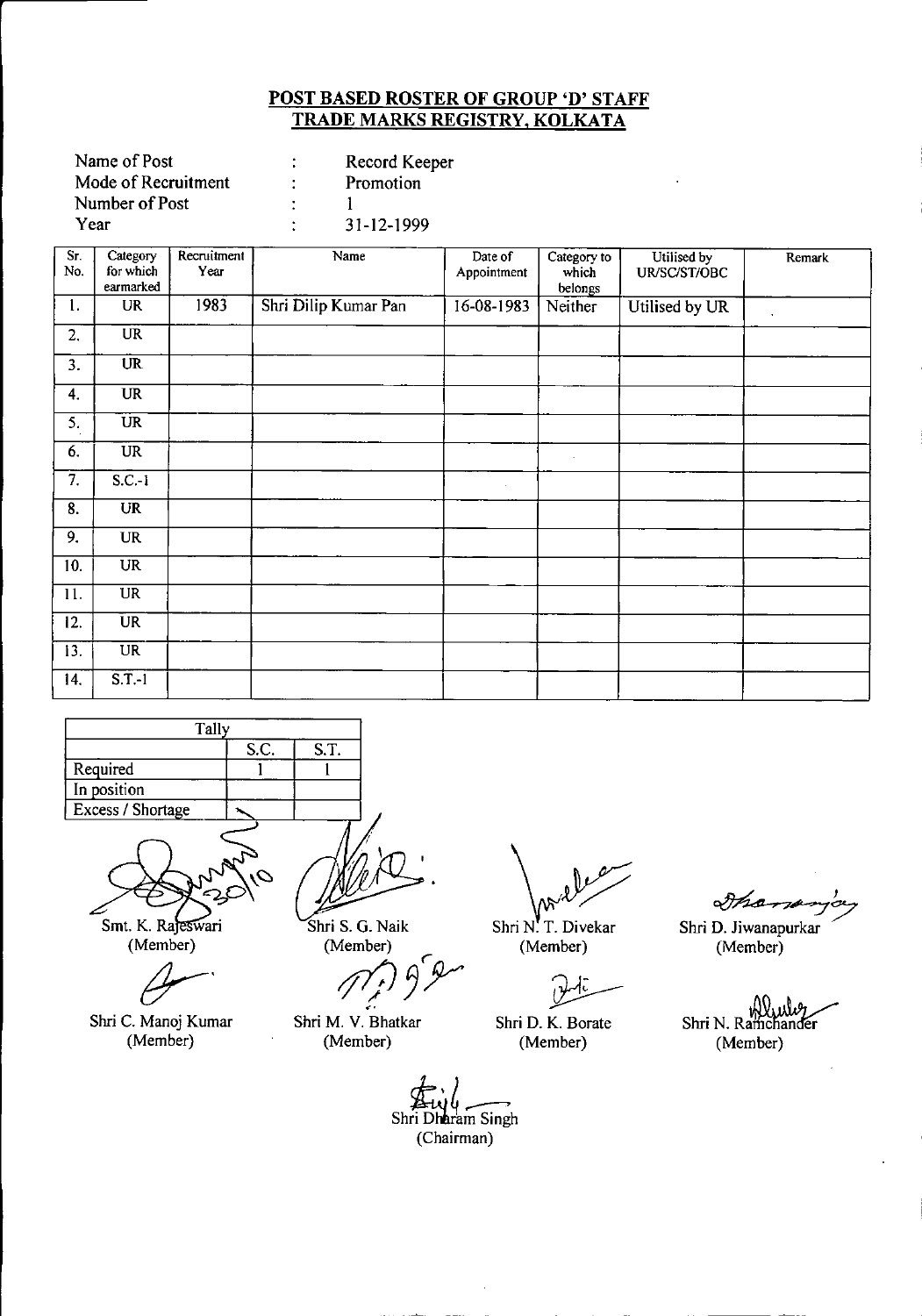| Name of Post        |    | Record Keeper |
|---------------------|----|---------------|
| Mode of Recruitment |    | Promotion     |
| Number of Post      |    |               |
| Year                | ٠. | 31-12-2000    |
|                     |    |               |

| Sr.<br>No.                | Category<br>for which  | Recruitment<br>Year | Name                 | Date of<br>Appointment | Category to<br>which | Utilised by<br>UR/SC/ST/OBC | Remark |
|---------------------------|------------------------|---------------------|----------------------|------------------------|----------------------|-----------------------------|--------|
|                           | earmarked              |                     |                      |                        | belongs              |                             |        |
| 1.                        | <b>UR</b>              | 1983                | Shri Dilip Kumar Pan | 16-08-1983             | Neither              | Utilised by UR              |        |
| 2.                        | $\overline{UR}$        |                     |                      |                        |                      |                             |        |
| 3.                        | $\overline{\text{UR}}$ |                     |                      |                        |                      |                             |        |
| 4.                        | <b>UR</b>              |                     |                      |                        |                      |                             |        |
| 5.                        | <b>UR</b>              |                     |                      |                        |                      |                             |        |
| 6.                        | <b>UR</b>              |                     |                      |                        |                      |                             |        |
| $\overline{\tau}$ .       | $S.C.-I$               |                     |                      |                        |                      |                             |        |
| $\overline{\mathbf{8}}$ . | UR                     |                     |                      |                        |                      |                             |        |
| 9.                        | <b>UR</b>              |                     |                      |                        |                      |                             |        |
| 10.                       | <b>UR</b>              |                     |                      |                        |                      |                             |        |
| 11.                       | <b>UR</b>              |                     |                      |                        |                      |                             |        |
| 12.                       | <b>UR</b>              |                     |                      |                        |                      |                             |        |
| 13.                       | <b>UR</b>              |                     |                      |                        |                      |                             |        |
| 14.                       | $S.T.-1$               |                     |                      |                        |                      |                             |        |

| Tally             |      |      |
|-------------------|------|------|
|                   | S.C. | S.T. |
| Required          |      |      |
| In position       |      |      |
| Excess / Shortage |      |      |
|                   |      |      |

Smt. K. Rajesward (Member)

Shri C. Manoj Kumar (Member)

Shri S. G. Naik

**(Member)**<br>(*Member*)<br>*f*<sub>*f*</sub>/) <del>*f*</del>

Shri N. T. Divekar

.<br>.<br>. Shri D. K. Borate (Member)

(Member)

France Shri D. Jiwanapurkar (Member)

Shri N. Ramchander (Member)

Shri M. V. Bhatkar (Member)

 $(Ch$ a $\pi$ man) Shri Dharam Singh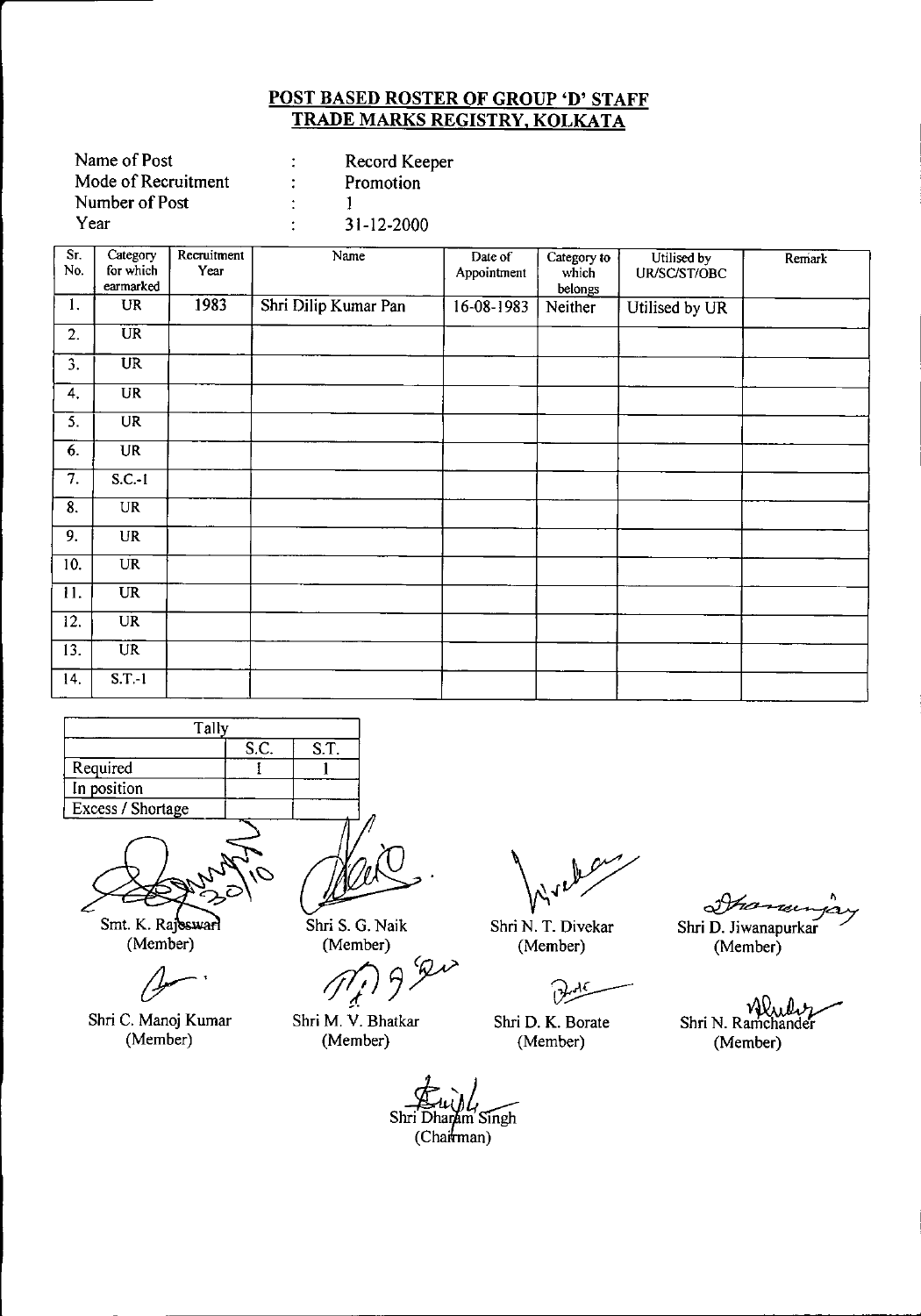Ξ  $\hat{\mathcal{A}}$ 

| Name of Post        |   | Record Keeper    |
|---------------------|---|------------------|
| Mode of Recruitment |   | Promotion        |
| Number of Post      |   |                  |
| Year                | ٠ | $31 - 12 - 2001$ |
|                     |   |                  |

| Sr.<br>No.          | Category<br>for which<br>earmarked | Recruitment<br>Year | Name                 | Date of<br>Appointment   | Category to<br>which<br>belongs | Utilised by<br>UR/SC/ST/OBC | Remark |
|---------------------|------------------------------------|---------------------|----------------------|--------------------------|---------------------------------|-----------------------------|--------|
| $\mathbf{1}$ .      | <b>UR</b>                          | 1983                | Shri Dilip Kumar Pan | $\overline{16}$ -08-1983 | Neither                         | Utilised by UR              |        |
| 2.                  | $\overline{\text{UR}}$             |                     |                      |                          |                                 |                             |        |
| 3.                  | <b>UR</b>                          |                     |                      |                          |                                 |                             |        |
| 4.                  | <b>UR</b>                          |                     |                      |                          |                                 |                             |        |
| 5.                  | <b>UR</b>                          |                     |                      |                          |                                 |                             |        |
| 6.                  | <b>UR</b>                          |                     |                      |                          |                                 |                             |        |
| $\overline{\tau}$ . | $S.C.-1$                           |                     |                      |                          |                                 |                             |        |
| 8.                  | <b>UR</b>                          |                     |                      |                          |                                 |                             |        |
| $\overline{9}$ .    | <b>UR</b>                          |                     |                      |                          |                                 |                             |        |
| 10.                 | $\overline{\text{UR}}$             |                     |                      |                          |                                 |                             |        |
| 11.                 | UR                                 |                     |                      |                          |                                 |                             |        |
| 12.                 | <b>UR</b>                          |                     |                      |                          |                                 |                             |        |
| 13.                 | <b>UR</b>                          |                     |                      |                          |                                 |                             |        |
| 14.                 | $S.T.-1$                           |                     |                      |                          |                                 |                             |        |

| Tally             |  |  |  |  |  |
|-------------------|--|--|--|--|--|
| S.T.<br>S.C.      |  |  |  |  |  |
| Required          |  |  |  |  |  |
| In position       |  |  |  |  |  |
| Excess / Shortage |  |  |  |  |  |
|                   |  |  |  |  |  |

Smt. K. Rajesward

(Member)

~.

Shri C. Manoj Kumar (Member)

Shri S. G. Naik

(Member) *~jY*  $\epsilon$  $\leq$ 

Shri M. V. Bhatkar (Member)

 $\beta$ 

Shri D. K. Borate (Member)

Dha Shri N. T. Divekar Shri D. Jiwanapurkar (Member) (Member)

Shri N. Ramchander (Member)

Shri Dharam Singh  $(Chai<sub>man</sub>)$ 

,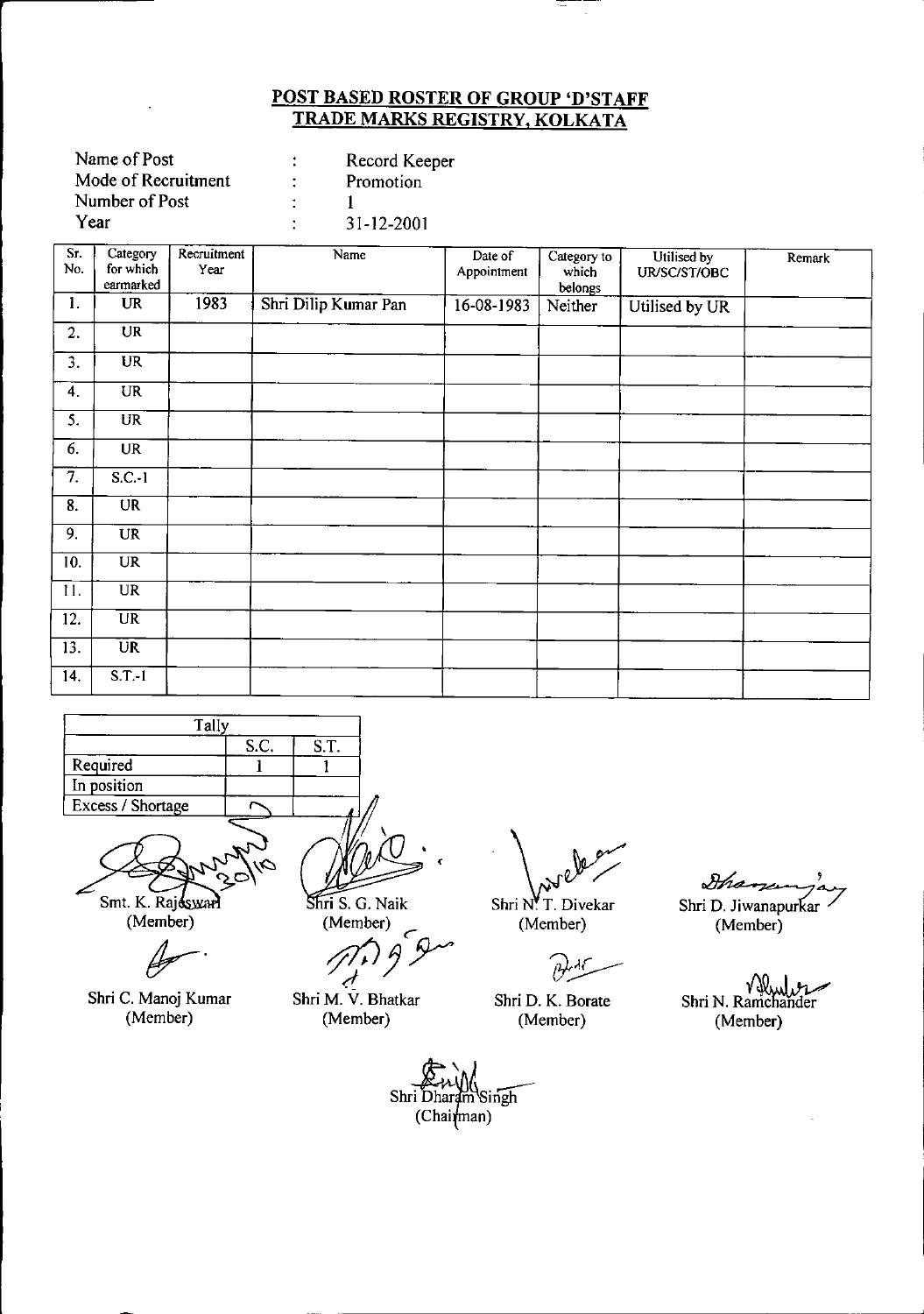|   | Record Keeper |
|---|---------------|
| ÷ | Promotion     |
|   |               |
| ٠ | 31-12-2002    |
|   |               |

| Sr.<br>No.       | Category<br>for which<br>earmarked | Recruitment<br>Year | Name                 | Date of<br>Appointment | Category to<br>which<br>belongs | Utilised by<br>UR/SC/ST/OBC | Remark |
|------------------|------------------------------------|---------------------|----------------------|------------------------|---------------------------------|-----------------------------|--------|
| 1.               | <b>UR</b>                          | 1983                | Shri Dilip Kumar Pan | $16 - 08 - 1983$       | Neither                         | Utilised by UR              |        |
| 2.               | $\overline{\text{UR}}$             |                     |                      |                        |                                 |                             |        |
| 3.               | $\overline{\text{UR}}$             |                     |                      |                        |                                 |                             |        |
| 4.               | <b>UR</b>                          |                     |                      |                        |                                 |                             |        |
| $\overline{5}$ . | $\overline{\text{UR}}$             |                     |                      |                        |                                 |                             |        |
| 6.               | <b>UR</b>                          |                     |                      |                        |                                 |                             |        |
| $\overline{7}$ . | $S.C.-1$                           |                     |                      |                        |                                 |                             |        |
| $\overline{8}$ . | $\overline{\text{UR}}$             |                     |                      |                        |                                 |                             |        |
| 9.               | UR                                 |                     |                      |                        |                                 |                             |        |
| 10.              | <b>UR</b>                          |                     |                      |                        |                                 |                             |        |
| 11.              | <b>UR</b>                          |                     |                      |                        |                                 |                             |        |
| 12.              | UR                                 |                     |                      |                        |                                 |                             |        |
| 13.              | <b>UR</b>                          |                     |                      |                        |                                 |                             |        |
| 14.              | $S.T.-1$                           |                     | $\epsilon$           |                        |                                 |                             |        |

| Tally             |  |  |  |  |  |
|-------------------|--|--|--|--|--|
| S.T.<br>S.C.      |  |  |  |  |  |
| Required          |  |  |  |  |  |
| In position       |  |  |  |  |  |
| Excess / Shortage |  |  |  |  |  |
|                   |  |  |  |  |  |

Smt. K. Racswari  $(Member)$ 

Shri C. Manoj Kumar (Member)

•

hri S. G. Naik (Member)

/f1J*;),r I* Shri M. V. Bhatkar

(Member)

Shri N. T. Divekar (Member)

Shri D. K. Borate (Member)

Shri D. Jiwanapurkar (Member)

Shane

Shri N. Ramchander (Member)

*a*<br>*ri* Dha<br>(Cha **E**<br>Shri Dharam Singh  $(Chainman)$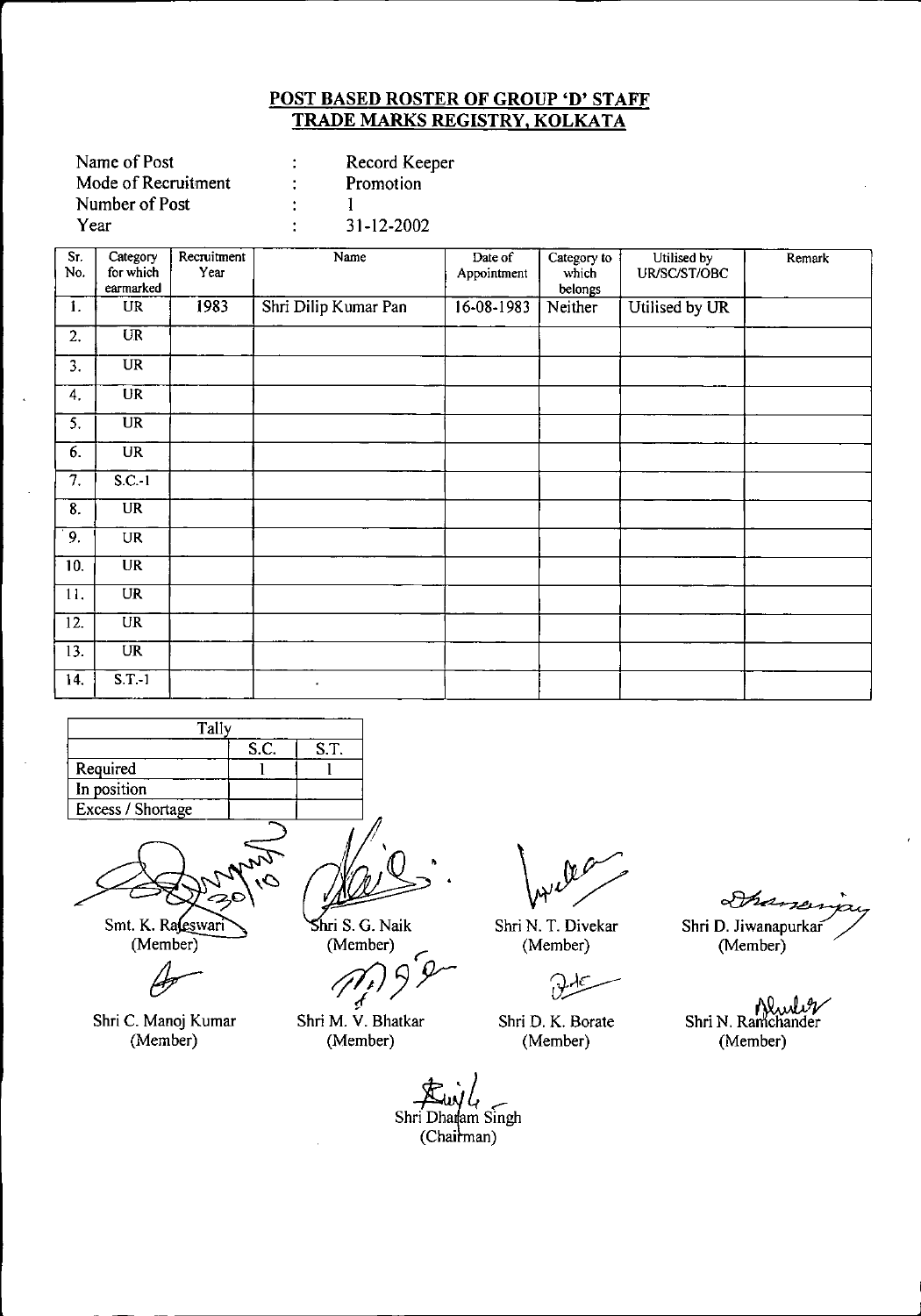| Name of Post        |    | Record Keeper    |
|---------------------|----|------------------|
| Mode of Recruitment |    | Promotion        |
| Number of Post      | ٠  |                  |
| Year                | ٠. | $31 - 12 - 2003$ |
|                     |    |                  |

**r**

| Sr.<br>No.       | Category<br>for which<br>earmarked | Recruitment<br>Year | Name                 | Date of<br>Appointment | Category to<br>which<br>belongs | Utilised by<br>UR/SC/ST/OBC | Remark |
|------------------|------------------------------------|---------------------|----------------------|------------------------|---------------------------------|-----------------------------|--------|
| 1.               | <b>UR</b>                          | 1983                | Shri Dilip Kumar Pan | 16-08-1983             | Neither                         | Utilised by UR              |        |
| 2.               | <b>UR</b>                          |                     |                      |                        |                                 | $\overline{\cdot}$          |        |
| 3.               | <b>UR</b>                          |                     |                      |                        |                                 |                             |        |
| 4.               | <b>UR</b>                          |                     |                      |                        |                                 |                             |        |
| 5.               | $\ensuremath{\mathsf{UR}}\xspace$  |                     |                      |                        |                                 |                             |        |
| 6.               | <b>UR</b>                          |                     |                      |                        |                                 |                             |        |
| $\overline{7}$ . | $S.C.-1$                           |                     |                      |                        |                                 |                             |        |
| 8.               | <b>UR</b>                          |                     |                      |                        |                                 |                             |        |
| 9.               | <b>UR</b>                          |                     |                      |                        |                                 |                             |        |
| 10.              | <b>UR</b>                          |                     |                      |                        |                                 |                             |        |
| 11.              | $\overline{UR}$                    |                     |                      |                        |                                 |                             |        |
| 12.              | <b>UR</b>                          |                     |                      |                        |                                 |                             |        |
| 13.              | $\overline{\text{UR}}$             |                     |                      |                        |                                 |                             |        |
| 14.              | S.T.1                              |                     |                      |                        |                                 |                             |        |



Smt. K. Rajeswari  $(Menuber)$ 

Shri C. Manoj Kumar (Member)

Shri S. G. Naik (Member)

*;fl))<'Y* Shri M. V. Bhatkar

(Member)

Shri N. T. Divekar (Member)

فيليلون

Shri D. K. Borate (Member)

Shri Dhayam Singh

 $(Cha$ <sup>(rman)</sup>

Dhand Shri D. Jiwanapurkar

(Member)

Shri N. Ramchander (Member)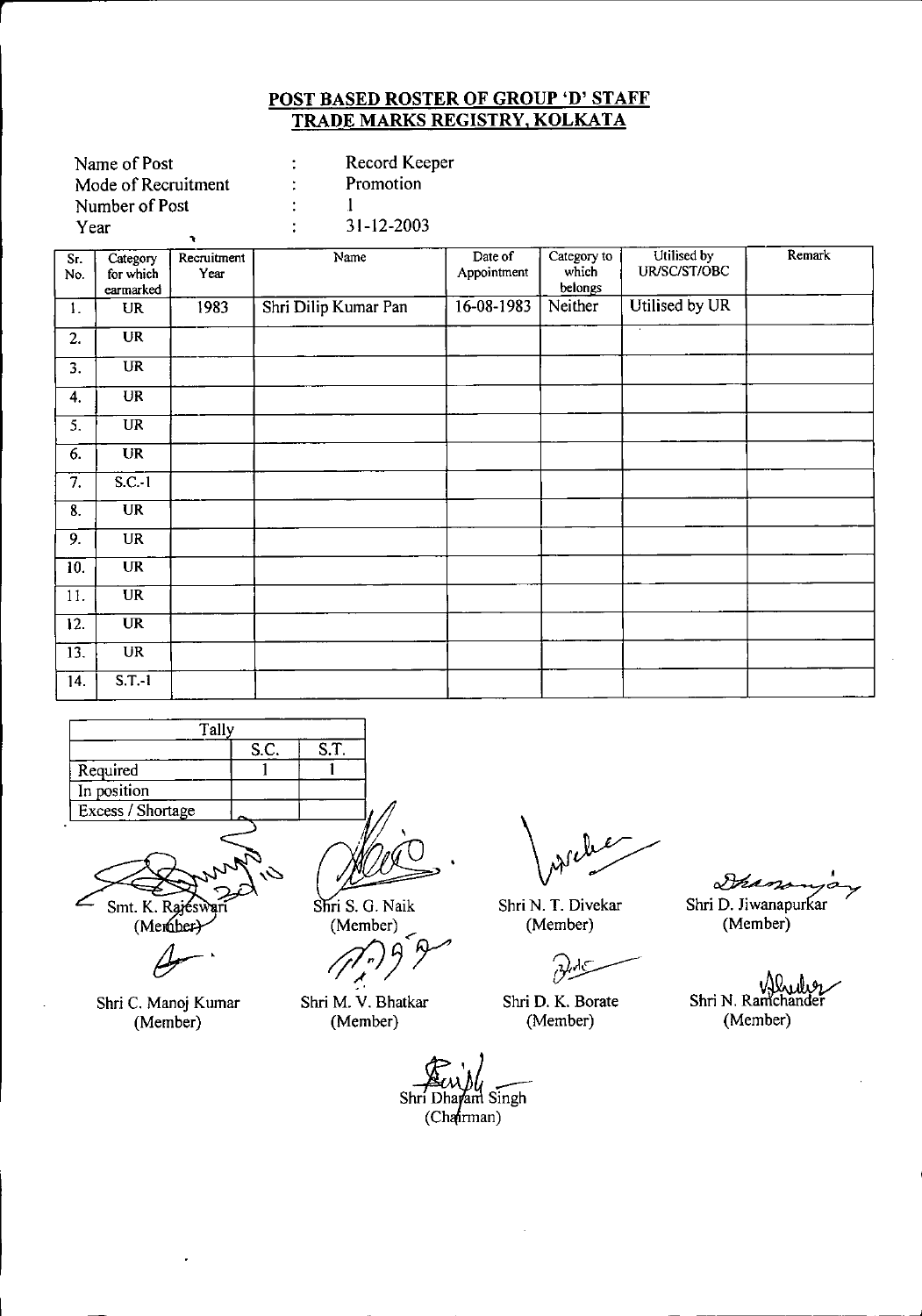| Record Keeper |
|---------------|
| Promotion     |
|               |
| 31-12-2004    |
|               |

**r**

| Sr.<br>No.        | Category<br>for which<br>earmarked | Recruitment<br>Year | Name                 | Date of<br>Appointment | Category to<br>which<br>belongs | Utilised by<br>UR/SC/ST/OBC | Remark |
|-------------------|------------------------------------|---------------------|----------------------|------------------------|---------------------------------|-----------------------------|--------|
| 1.                | <b>UR</b>                          | 1983                | Shri Dilip Kumar Pan | $16 - 08 - 1983$       | Neither                         | Utilised by UR              |        |
| 2.                | $\overline{UR}$                    |                     |                      |                        |                                 |                             |        |
| 3.                | $\overline{UR}$                    |                     |                      |                        |                                 |                             |        |
| 4.                | <b>UR</b>                          |                     |                      |                        |                                 |                             |        |
| 5.                | <b>UR</b>                          |                     |                      |                        |                                 |                             |        |
| 6.                | <b>UR</b>                          |                     |                      |                        |                                 |                             |        |
| 7.                | $S.C.-1$                           |                     |                      |                        |                                 |                             | $\sim$ |
| $\overline{8}$ .  | <b>UR</b>                          |                     |                      |                        |                                 |                             |        |
| 9.                | <b>UR</b>                          |                     |                      |                        |                                 |                             |        |
| 10.               | $\overline{UR}$                    |                     |                      |                        |                                 |                             |        |
| 11.               | $\overline{UR}$                    |                     |                      |                        |                                 |                             |        |
| 12.               | <b>UR</b>                          |                     |                      |                        |                                 |                             |        |
| $\overline{13}$ . | <b>UR</b>                          |                     |                      |                        |                                 |                             |        |
| 14.               | $S.T.-1$                           |                     |                      |                        |                                 |                             |        |

| Tally             |      |      |
|-------------------|------|------|
|                   | S.C. | S.T. |
| Required          |      |      |
| In position       |      |      |
| Excess / Shortage |      |      |



Smt. K. Rajeswari (Member)

 $\mathscr{Q}^{-1}$ 

Shri C. Manoj Kumar (Member)

Shri S. G. Naik (Member)

*tflP3~*

Shri M. V. Bhatkar (Member)

*\Jy/* Shri N. T. Divekar (Member)

نلطق

Shri D. K. Borate (Member)

Dhanon Shri D. Jiwanapurkar (Member)

~ Shri N. Ramchander (Member)

 $\frac{1}{2}$ 

**E**uyle<br>Shri Dharam Singh (Chairman)